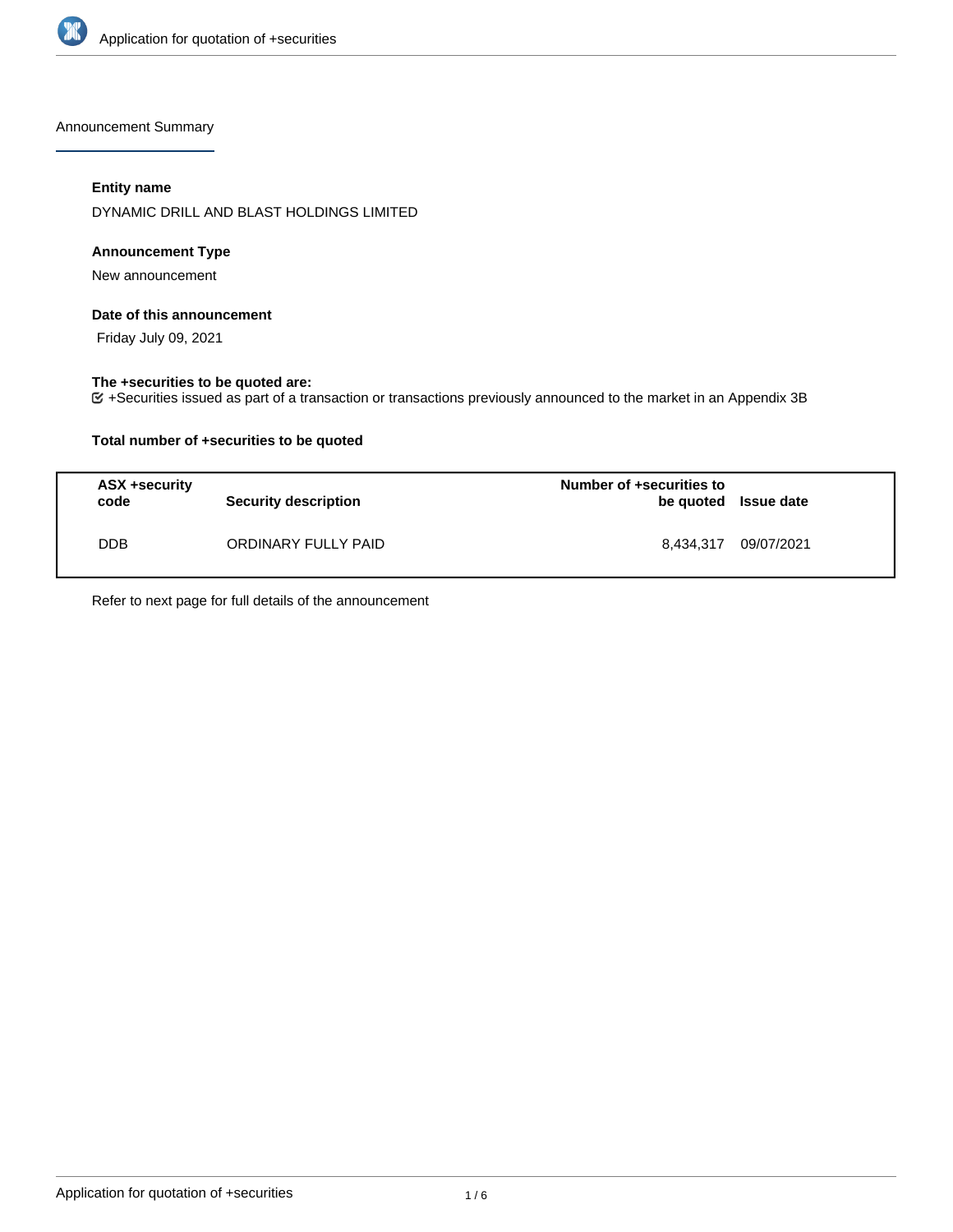

Part 1 - Entity and announcement details

# **1.1 Name of entity**

DYNAMIC DRILL AND BLAST HOLDINGS LIMITED

We (the entity named above) apply for +quotation of the following +securities and agree to the matters set out in Appendix 2A of the ASX Listing Rules.

**1.2 Registered number type** ACN

**Registration number** 640888213

**1.3 ASX issuer code** DDB

**1.4 The announcement is**

New announcement

### **1.5 Date of this announcement**

9/7/2021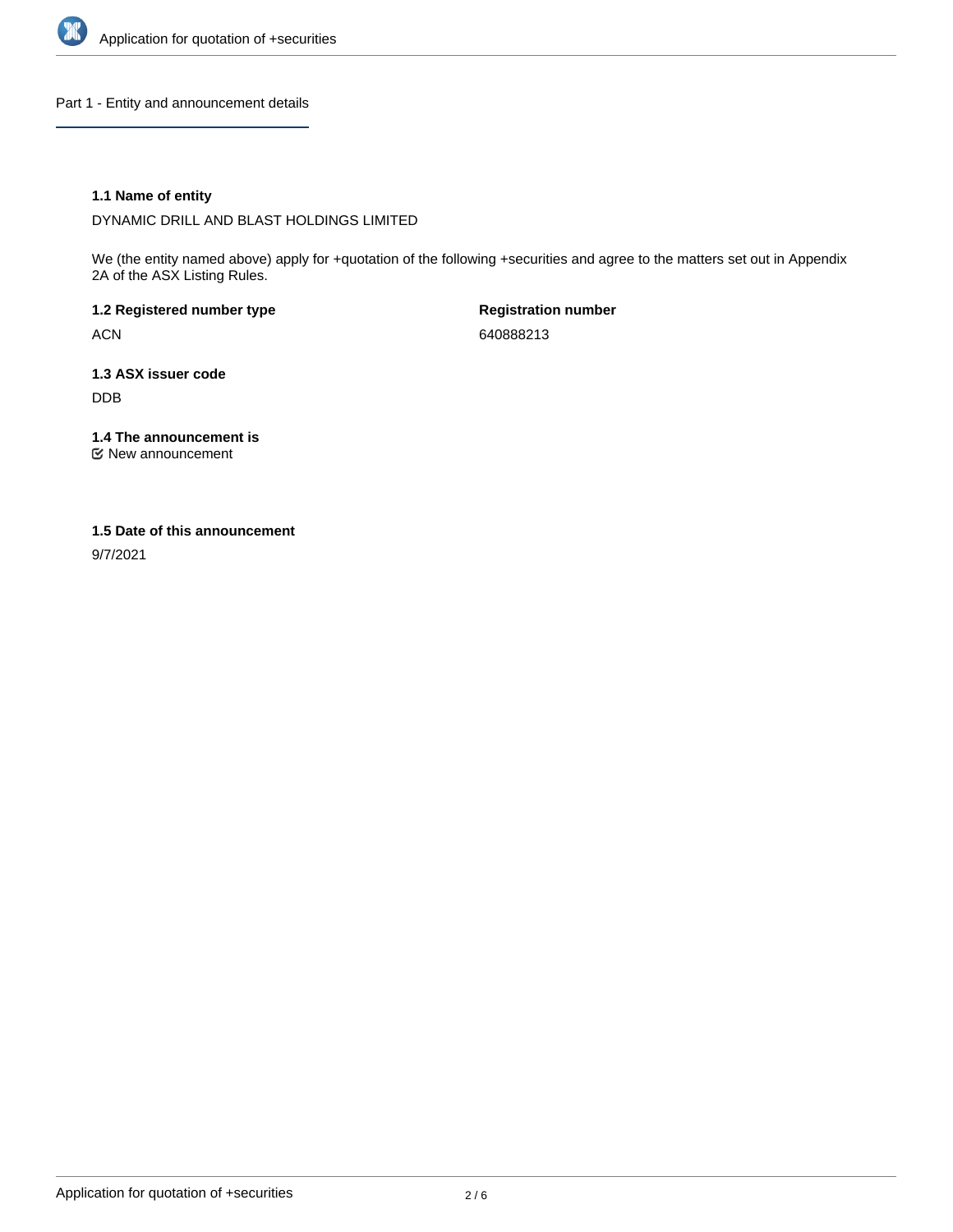

# Part 2 - Type of Issue

# **2.1 The +securities to be quoted are:**

+Securities issued as part of a transaction or transactions previously announced to the market in an Appendix 3B

### **Previous Appendix 3B details:**

| <b>Announcement Date and</b><br>Time | <b>Announcement Title</b>                   | Selected Appendix 3B to submit quotation<br>reguest |  |
|--------------------------------------|---------------------------------------------|-----------------------------------------------------|--|
| 24-May-2021 09:12                    | New - Proposed issue of Securities -<br>DDB | A placement or other type of issue                  |  |

**2.3a.2 Are there any further issues of +securities yet to take place to complete the transaction(s) referred to in the Appendix 3B?** No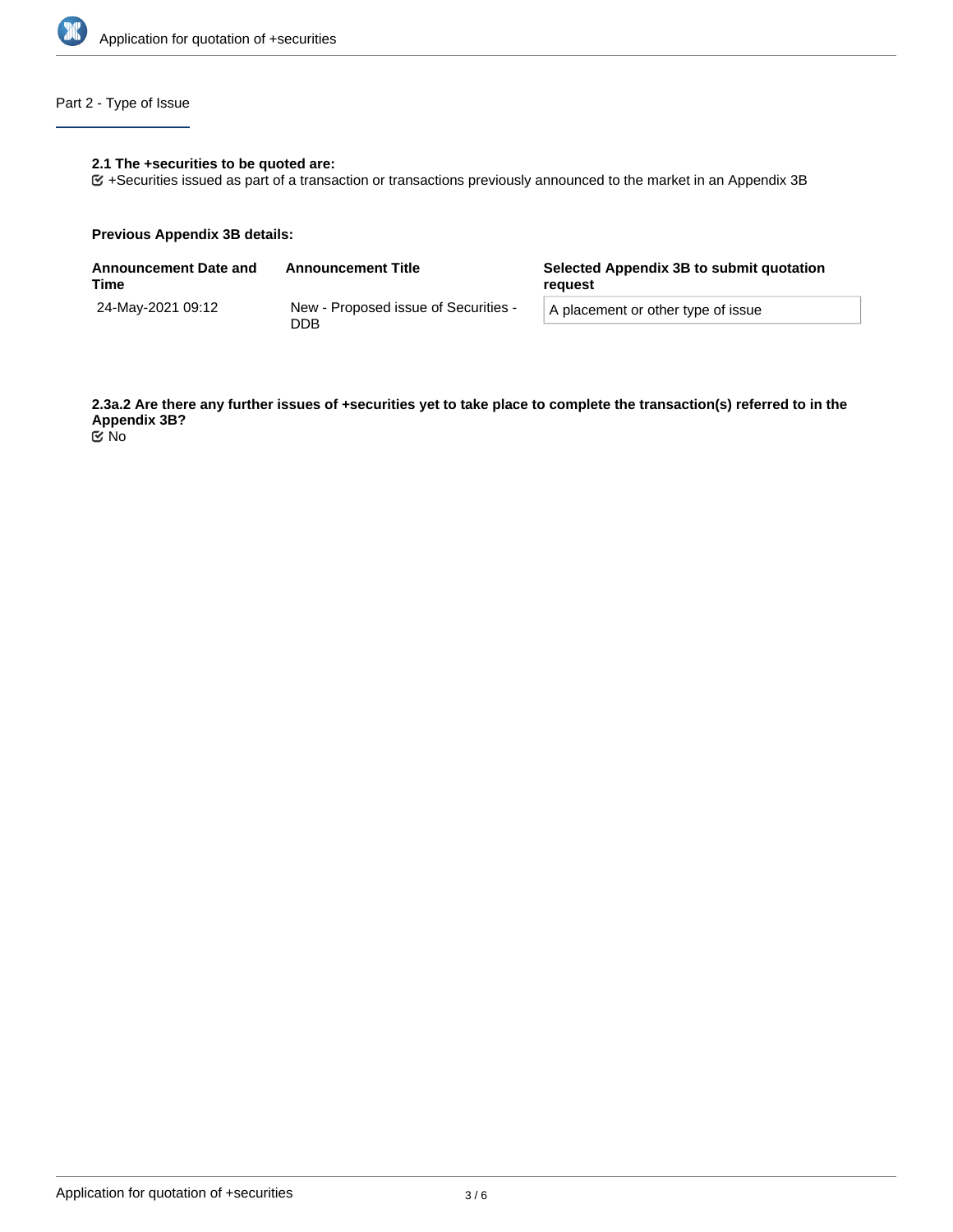

Part 3A - number and type of +securities to be quoted where issue has previously been notified to ASX in an Appendix 3B

### Placement Details

**ASX +security code and description**

DDB : ORDINARY FULLY PAID

# **Issue date**

9/7/2021

# Distribution Schedule

**Provide a distribution schedule for the new +securities according to the categories set out in the left hand column including the number of recipients and the total percentage of the new +securities held by the recipients in each category.**

| Number of +securities held | <b>Number of holders</b> | Total percentage of +securities held<br>For example, to enter a value of 50%<br>please input as 50.00 |
|----------------------------|--------------------------|-------------------------------------------------------------------------------------------------------|
| $1 - 1,000$                |                          | $\%$                                                                                                  |
| $1,001 - 5,000$            |                          | $\%$                                                                                                  |
| $5,001 - 10,000$           |                          | $\%$                                                                                                  |
| 10,001 - 100,000           |                          | $\%$                                                                                                  |
| 100,001 and over           |                          | $\%$                                                                                                  |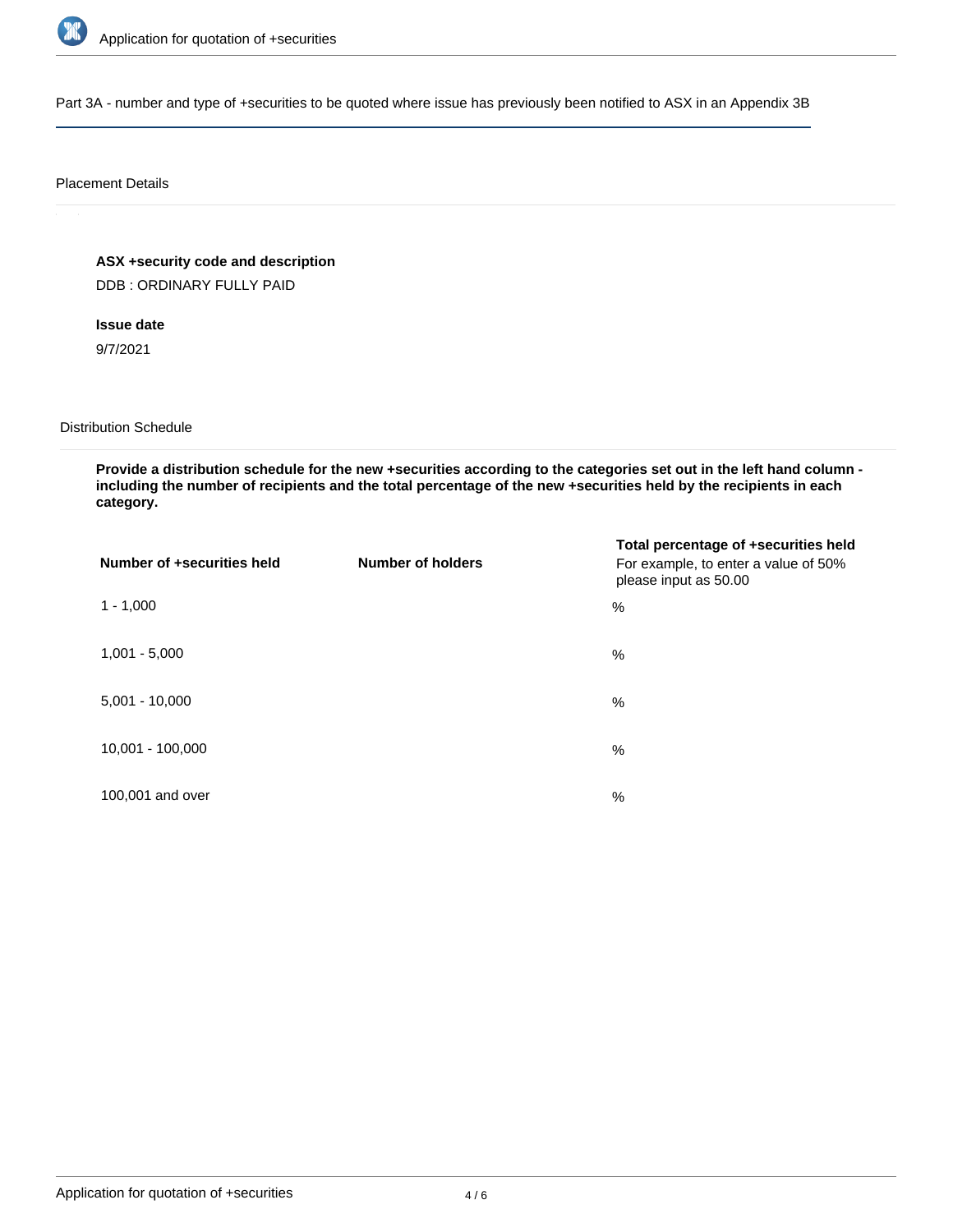

Issue details

| Number of +securities to be quoted<br>8.434.317                                       |                                        |  |  |  |
|---------------------------------------------------------------------------------------|----------------------------------------|--|--|--|
| Are the +securities being issued for a cash consideration?                            |                                        |  |  |  |
| $\mathfrak C$ Yes<br>In what currency is the cash consideration being paid?           | What is the issue price per +security? |  |  |  |
| AUD - Australian Dollar                                                               | AUD 0.45000000                         |  |  |  |
| Any other information the entity wishes to provide about the +securities to be quoted |                                        |  |  |  |